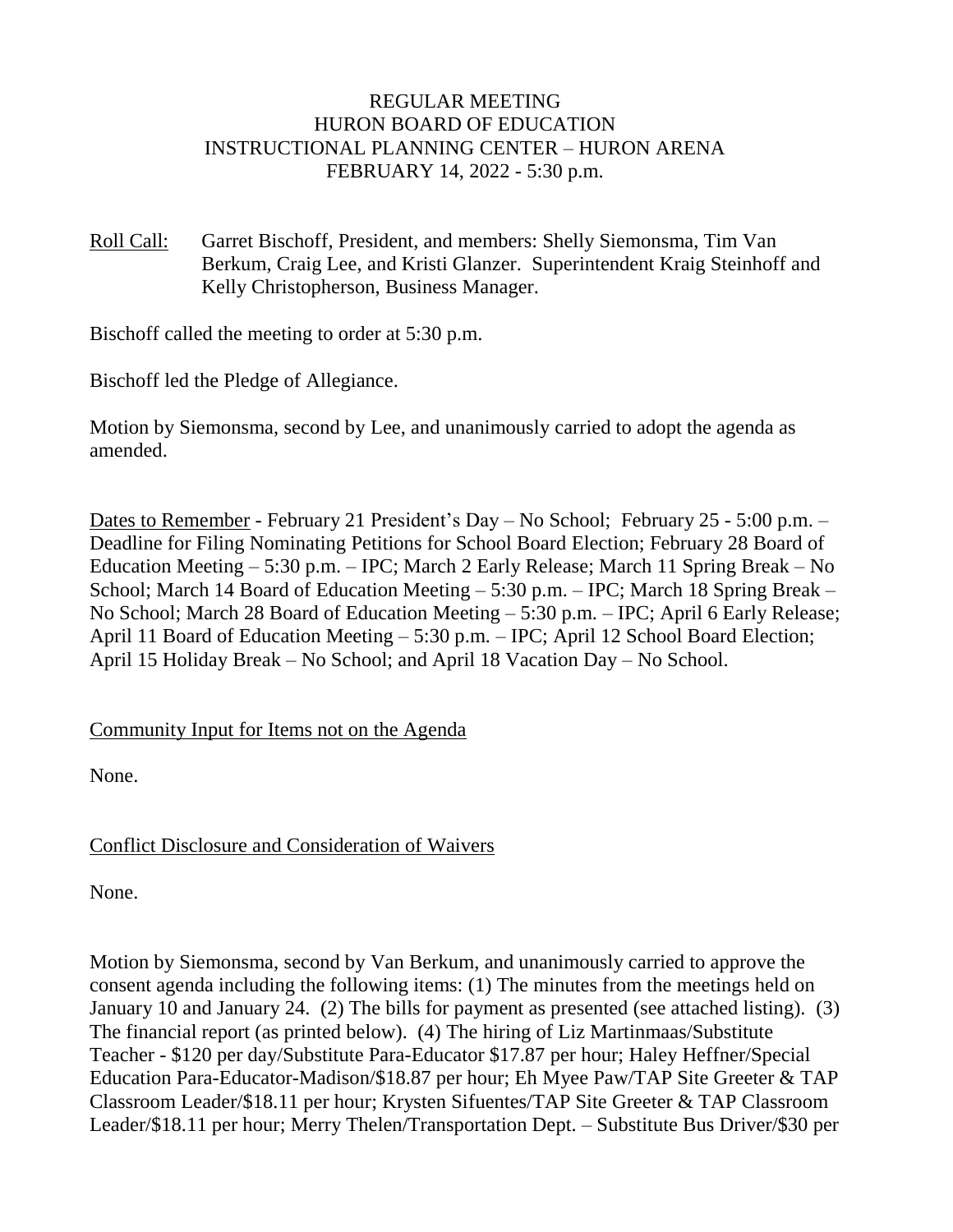hour; Dazee Gertz (Ries)/Special Education Para-Educator-Madison/\$18.87 per hour; Whitney Reimer/Co-Assistant Dance Coach/\$1,978 per year; Whitney McDonald/Co-Assistant Dance Coach/\$1,978 per year; Kayleen Shaw/Para-Elementary Library Aide-Madison/\$18.53 per hour; Heather Buckmaster/Special Education Para-Educator-Madison/\$17.87 per hour; and Lisa Kopfmann/Volunteer. (5) Contracts for Rita Baszler/School Nurse and CTE Health Science Instructor/\$54,634 per year; Christian Small/Revised Contract +15 Hours+\$1,500/\$49,899 per year; Carrie Azure/ESL Teacher/\$54,164 per year; Anne Larson/Instructional Coach/\$52,631 per year; and April Will/1st grade Teacher-Buchanan/\$47,332 per year. (6) The resignations of Liz Martinmaas/SPED Para-Educator @ Madison 2/3 Center; Courtney Baszler/HS Teacher/2 years; Holli Rodriguez/School Nutrition/2 years; Danyelle Brotherton/Madison Librarian/1 year; Kylie Davis/Assistant Dance Coach/2 years; and Kayleen Shaw/SPED Para-Educator-Madison. (7) An intent to apply for grant funding for CTE by Jolene Konechne for a Perkins Reserve Grant from SD DOE CTE in the amount of \$46,805. (8) An intent to apply for grant funding for the Huron School District by Jolene Konechne for a Homeland Security Grant from the SD Office of Homeland Security in the amount of \$54,587.55. (9) An intent to apply for grant funding the Buchanan K/1 Staff by Lisa McCarty for Spirit Card funds from American Bank & Trust in the amount of \$1,500. (10) An intent to apply for grant funding for classroom use by Kelby Johnson for Spirit Card funds from American Bank & Trust in the amount of \$450. (11) An intent to apply for grant funding for Track  $\&$ Cross Country by Angie Thomas for Spirit Card funds from American Bank & Trust in the amount of \$2,000. (12) An intent to apply for grant funding for Track & Cross Country by Caitlin Ziegenbein for Spirit Card funds from American Bank & Trust in the amount of \$252. (13) An intent to apply for grant funding for Madison School Counseling program by Shelly Fuller for Spirit Card funds from American Bank & Trust in the amount of \$800. (14) An intent to apply for grant funding for classroom use by Lynn Soward for Spirit Card funds from American Bank & Trust in the amount of \$300. (15) Rehiring of Administrators for the 2022-2023 School Year with salaries to be set at a later date. The administrators are Roger Ahlers, Kathie Bostrom, Peggy Heinz, Jolene Konechne, Rodney Mittelstedt, Linda Pietz, Terry Rotert, Heather Rozell, John Halbkat, Amanda Reilly, Ralyna Schilling, Laura Willemssen, Mike Radke, Kari Hinker, and Lyndi Hudson. (16) Advertising Agreement Renewals for the Huron Arena with Pro Clean Plus and Prostrollo General Motors. (17) Open enrollment request #OE–2022-01for the 2022-23 School Year. (18) Permission to advertise for bids for a dishwasher for School Nutrition to be paid for by the School Nutrition Fund. Estimated Budget is \$250,000 - \$300,000. (19) Award the bids for two new school busses to Harlow's Bus Sales who submitted the low bids of \$99,685.18 for unit #1 and \$98,669.76 for unit #2. A complete bid recap is on file in the Business Office. (20) Permission to advertise for bids for 160 Promethean Boards to update our classroom technology. The boards will be paid for with ESSER III or Title Funding. (21) Request of an open enrolled out student to return to the Huron School District after the January 25 deadline #RH-2021-03. (22) An intent to apply for grant funding for the Preschool Partnership Program by Jolene Konechne from HYLC/ Student United Way in the amount of \$500. (23) Open enrollment requests #OE-2021-25, #OE-2021-26, and #OE-2021-27. (24) An intent to apply for grant funding for the Huron Middle School by Tammy Barnes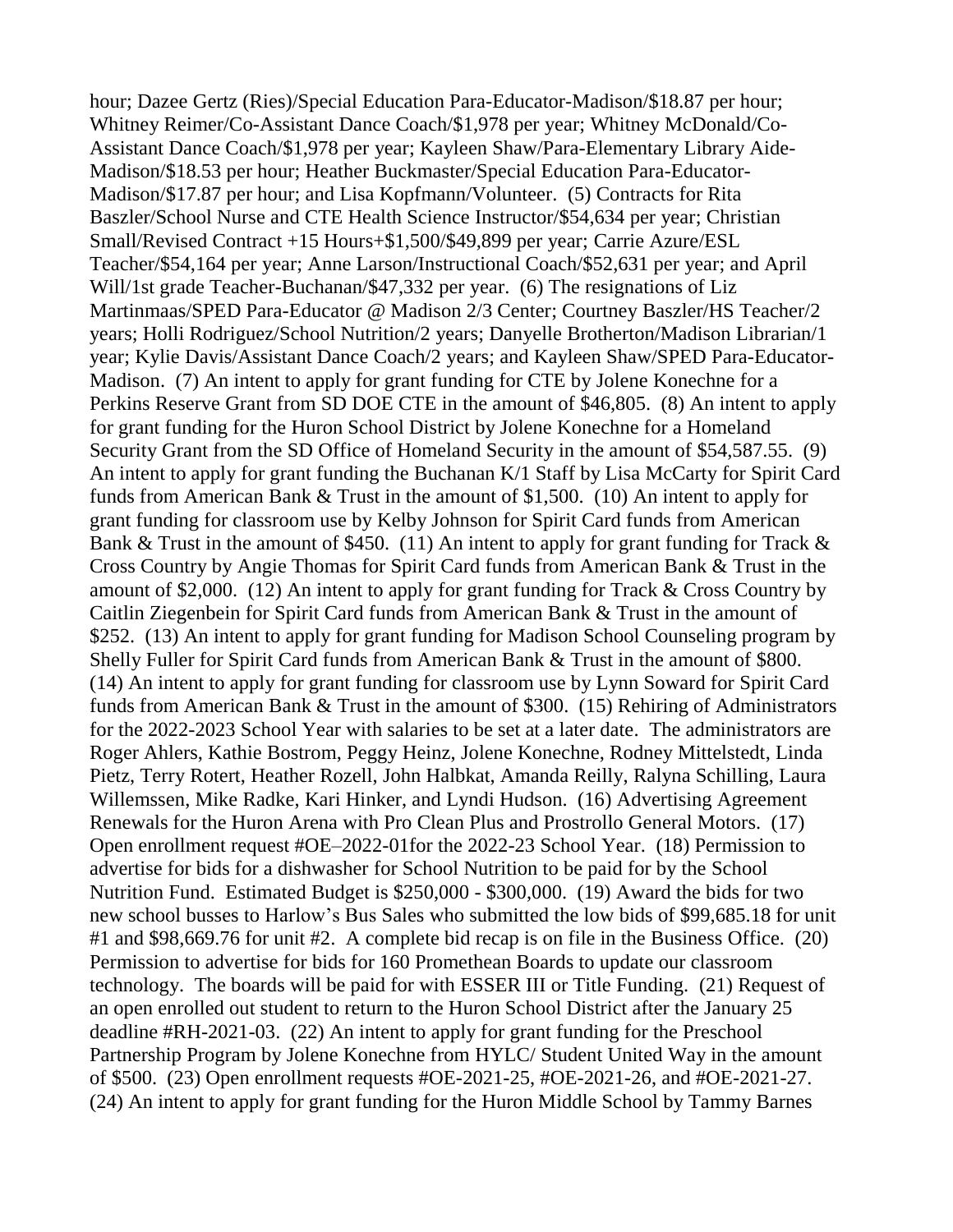from HYLC/ Student United Way in the amount of \$500 to publish a book for each 7th grade writing student for 2022-2023.

|                          | <b>Bank Balance</b> | Receipts     | <b>Disbursements</b> | <b>Bank Balance</b> |
|--------------------------|---------------------|--------------|----------------------|---------------------|
|                          | 1-01-2022           |              |                      | 1-31-2022           |
| <b>General Fund</b>      | 4,734,726.73        | 1,795,675.85 | 1,791,402.90         | 4,738,999.68        |
| Capital Outlay           | 1,886,169.27        | 1,904,195.94 | 383,545.03           | 3,406,820.18        |
| <b>Special Education</b> | 1,544,759.27        | 308,513.00   | 448,546.22           | 1,404,726.05        |
| <b>Building Fund</b>     | 2,581.95            | 933.20       | 0.00                 | 3,515.15            |
| Bond Redem.- Elem        | 16,035,752.77       | 8,784.20     | 0.00                 | 16,044,536.97       |
| Food Service             | 663,647.46          | 247,723.85   | 210,837.58           | 700,533.73          |
| <b>Enterprise Fund</b>   | 186,814.37          | 42,943.83    | 10,649.05            | 219,109.15          |
| <b>Activity Account</b>  | 276,181.56          | 13,586.09    | 7,707.94             | 282,059.71          |
| <b>Health Insurance</b>  | 445,616.75          | 336,827.87   | 626,167.76           | 156,276.86          |
| Scholarship Fund         | 264,811.31          | 0.00         | 0.00                 | 264,811.31          |
|                          | 25,589,355.09       | 4,659,183.83 | 3,478,856.48         | 27, 221, 388. 79    |

## Celebrate Successes in the District

Superintendent Steinhoff reported on the successes in the District.

### **Reports**

A. 2020-2021 Audit – Jessica Sheridan, ELO CPA'S & Advisors, presented the 2020- 2021 audit to the Board.

#### New Business

Motion by Lee, second by Siemonsma, and unanimously carried to approve the 2020-2021 audit.

#### Reports

- A. Classified Employee of the Month Nancy Kempf, Title Para-Educator at the Washington 4-5 Center, was recognized as the February 2022 Classified Employee of the Month.
- B. LAN Report Tim Van Berkum reported on the 2022 Legislative Session.